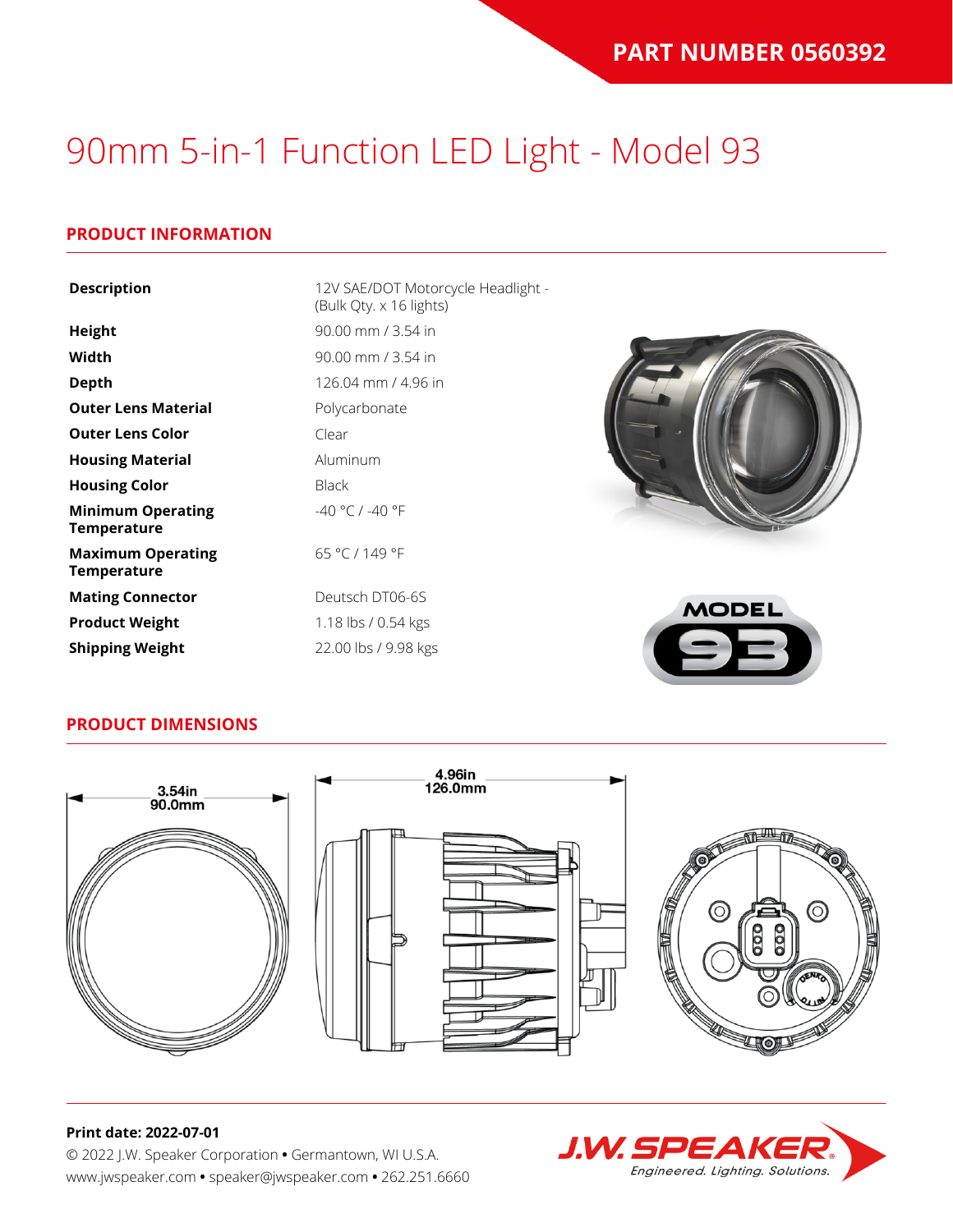## **ELECTRICAL SPECIFICATIONS**

| <b>Input Voltage</b>              | 12V DC                                                                                      |
|-----------------------------------|---------------------------------------------------------------------------------------------|
| <b>Operating Voltage</b>          | 9-16V DC                                                                                    |
| <b>Transient Spike Protection</b> | 150V Peak @ 1 HZ-100 Pulses                                                                 |
| <b>Yellow Wire</b>                | Low Beam                                                                                    |
| <b>Red Wire</b>                   | <b>Front Position</b>                                                                       |
| <b>Black Wire</b>                 | Ground                                                                                      |
| <b>White Wire</b>                 | High Beam                                                                                   |
| <b>Current Draw</b>               | 1.35A @ 12V DC (Low Beam)<br>1.96A @ 12V DC (High Beam)<br>0.111A @ 12V DC (Front Position) |

### **REGULATORY STANDARDS COMPLIANCE**



Buy America Standards Eco Friendly FMVSS 108 s10.1 (Table XX) IEC IP67 IEC IP69K SAE J222 SAE J584 Tested to ECE Reg. 10

(Radiated Emissions only)

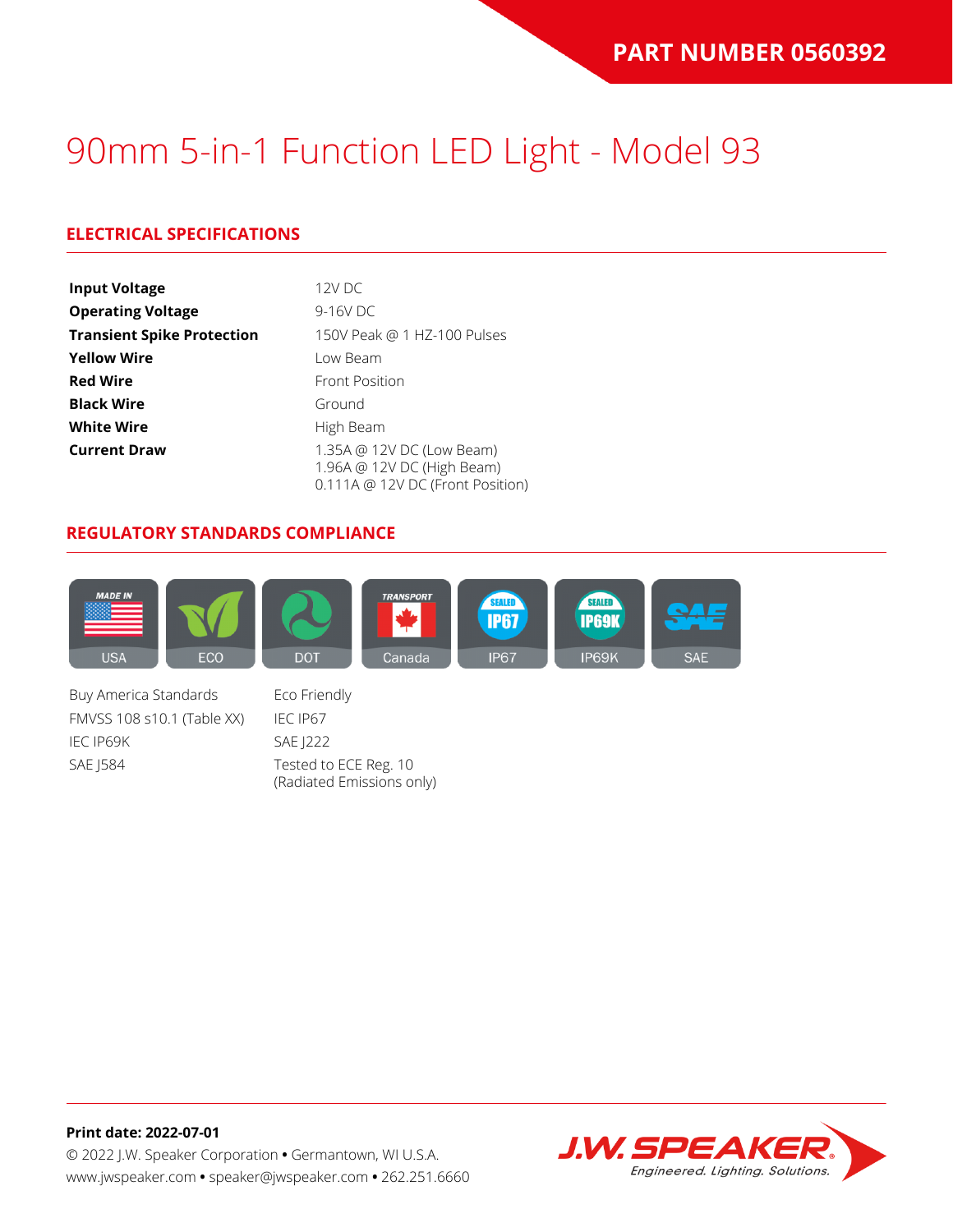### **PHOTOMETRIC SPECIFICATIONS**

| <b>Raw Lumen Output</b><br><b>Effective Lumen</b> | 1827 (High Beam), 1325(Low Beam)<br>683(High Beam), 495(Low Beam)                     | 240m                        |    |      |      |      | Symmetric High Beam (0.75m high at 0°) |
|---------------------------------------------------|---------------------------------------------------------------------------------------|-----------------------------|----|------|------|------|----------------------------------------|
| Output<br><b>Candela Output</b>                   | 44,000(High Beam), 23,000(Low<br>Beam)                                                | $10 +$ Lux<br>120m<br>1 Lux |    |      |      |      |                                        |
| <b>Nominal LED Color</b><br><b>Temperature</b>    | 5665K                                                                                 | 120m<br>0.25 Lux            | 0m |      |      |      |                                        |
| <b>Beam Pattern(s)</b>                            | Forward Lighting - High Beam<br>(DOT/ECE)<br>Forward Lighting - Low Beam<br>(DOT/ECE) | 240m                        |    | 200m | 400m | 600m |                                        |
|                                                   | Signalization - Front Position                                                        | 240m                        |    |      |      |      | Symmetric Low Beam (0.75m high at 0°)  |
|                                                   |                                                                                       | 120m<br>$10 +$ Lux<br>1 Lux | 0m |      |      |      |                                        |

120m

240m

200m

400m

600m

0.25 Lux

#### **APPLICATIONS**



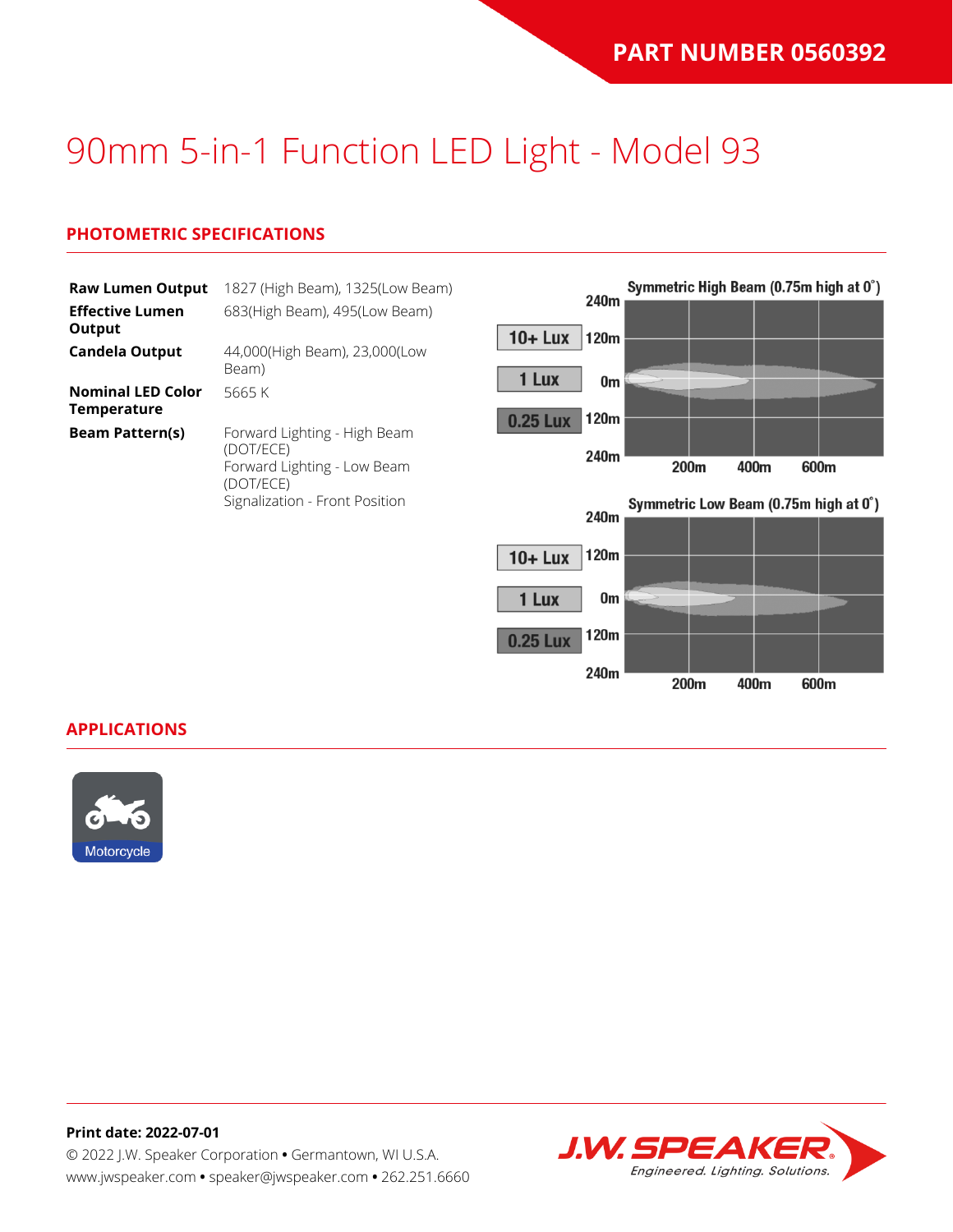## **ADDITIONAL INFORMATION**

3-point Mount for 1.5mm Mounting Frame is applicable for

- PN 0554381
- PN 0553071
- PN 0553091
- PN 0553101
- PN 0553081
- PN 0556701

• PN 0347941

3-point Mount for 3mm Mounting Frame is applicable for

• All Model 93 Lighting Options

#### **PRODUCT WARNINGS**

For California residents:

**WARNING:** Cancer and reproductive harm - [www.P65Warnings.ca.gov](https://www.p65warnings.ca.gov/).

**AVERTISSEMENT:** Cancer et effet nocif sur la reproduction - [www.P65Warnings.ca.gov.](https://www.p65warnings.ca.gov/)

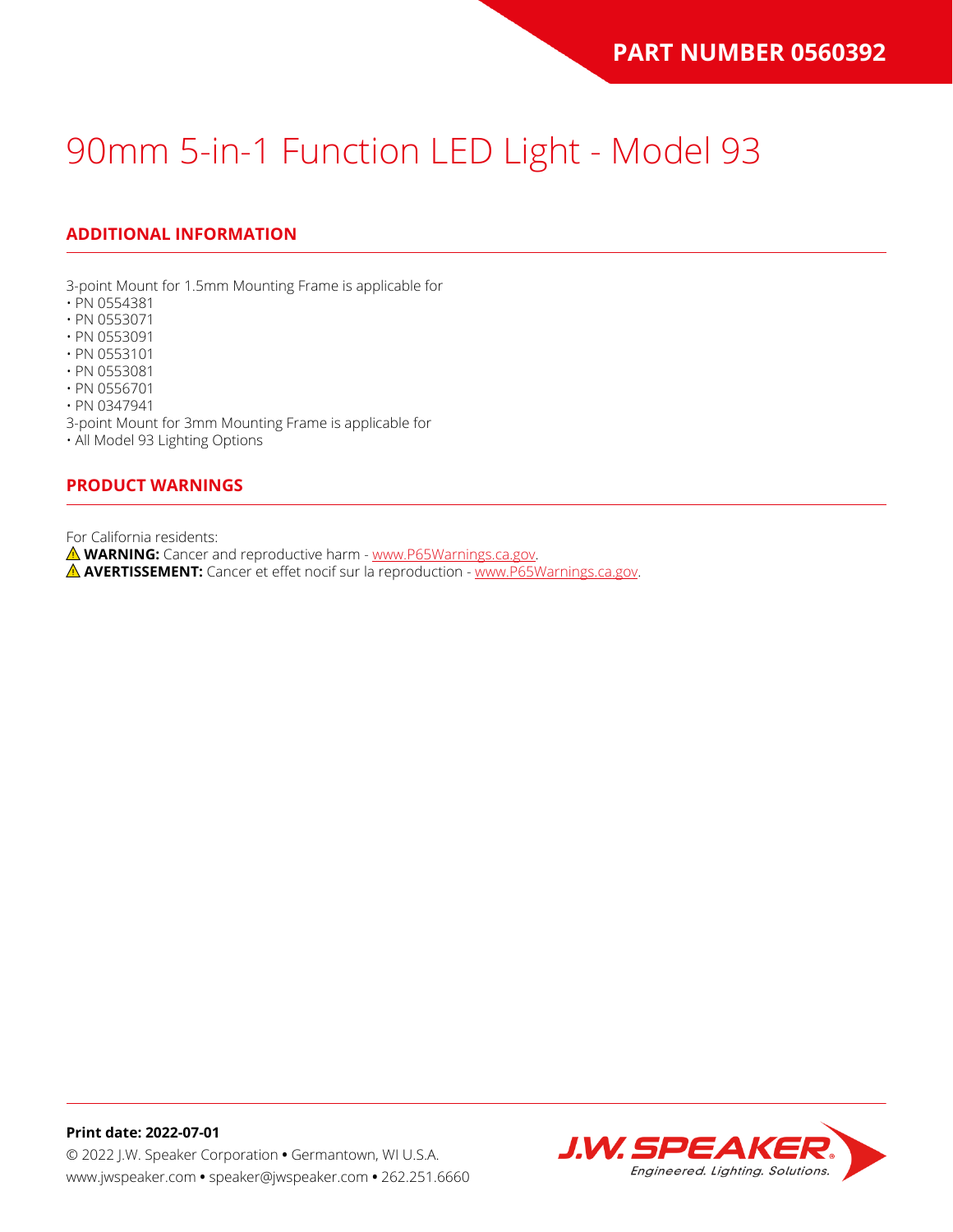### **ACCESSORIES**



**[Part Number](https://www.jwspeaker.com/products/90mm-headlights-model-93/8001211/) [8001211](https://www.jwspeaker.com/products/90mm-headlights-model-93/8001211/)** Motorcycle Bar Mount Kit with Wiring Harness, Large



**[Part Number](https://www.jwspeaker.com/products/90mm-headlights-model-93/8001221/) [8001221](https://www.jwspeaker.com/products/90mm-headlights-model-93/8001221/)** Motorcycle Bar Mount Kit with Wiring Harness, Small



**[Part Number](https://www.jwspeaker.com/products/90mm-headlights-model-93/8001461/) [8001461](https://www.jwspeaker.com/products/90mm-headlights-model-93/8001461/)** 90mm Light 3-Point Mount for 1.5mm Mounting Frame



**[Part Number](https://www.jwspeaker.com/products/90mm-headlights-model-93/8001471/) [8001471](https://www.jwspeaker.com/products/90mm-headlights-model-93/8001471/)** 90mm Light 3-Point Mount for 3mm Mounting Frame



**[Part Number](https://www.jwspeaker.com/products/90mm-headlights-model-93/8001601/) [8001601](https://www.jwspeaker.com/products/90mm-headlights-model-93/8001601/)** Pedestal Mounting Bracket for Model 93 Single Lamp



**[Part Number](https://www.jwspeaker.com/products/90mm-headlights-model-93/8001621/) [8001621](https://www.jwspeaker.com/products/90mm-headlights-model-93/8001621/)**

Double Lamp

Pedestal Mounting



**[Part Number](https://www.jwspeaker.com/?post_type=part&p=26513&preview=true) [0700001](https://www.jwspeaker.com/?post_type=part&p=26513&preview=true)** Bracket for Model 93 Motorcycle Bar Mount Kit, 20-24mm



**[Part Number](https://www.jwspeaker.com/?post_type=part&p=26512&preview=true) [0700011](https://www.jwspeaker.com/?post_type=part&p=26512&preview=true)** Motorcycle Bar Mount Kit, 25-29mm